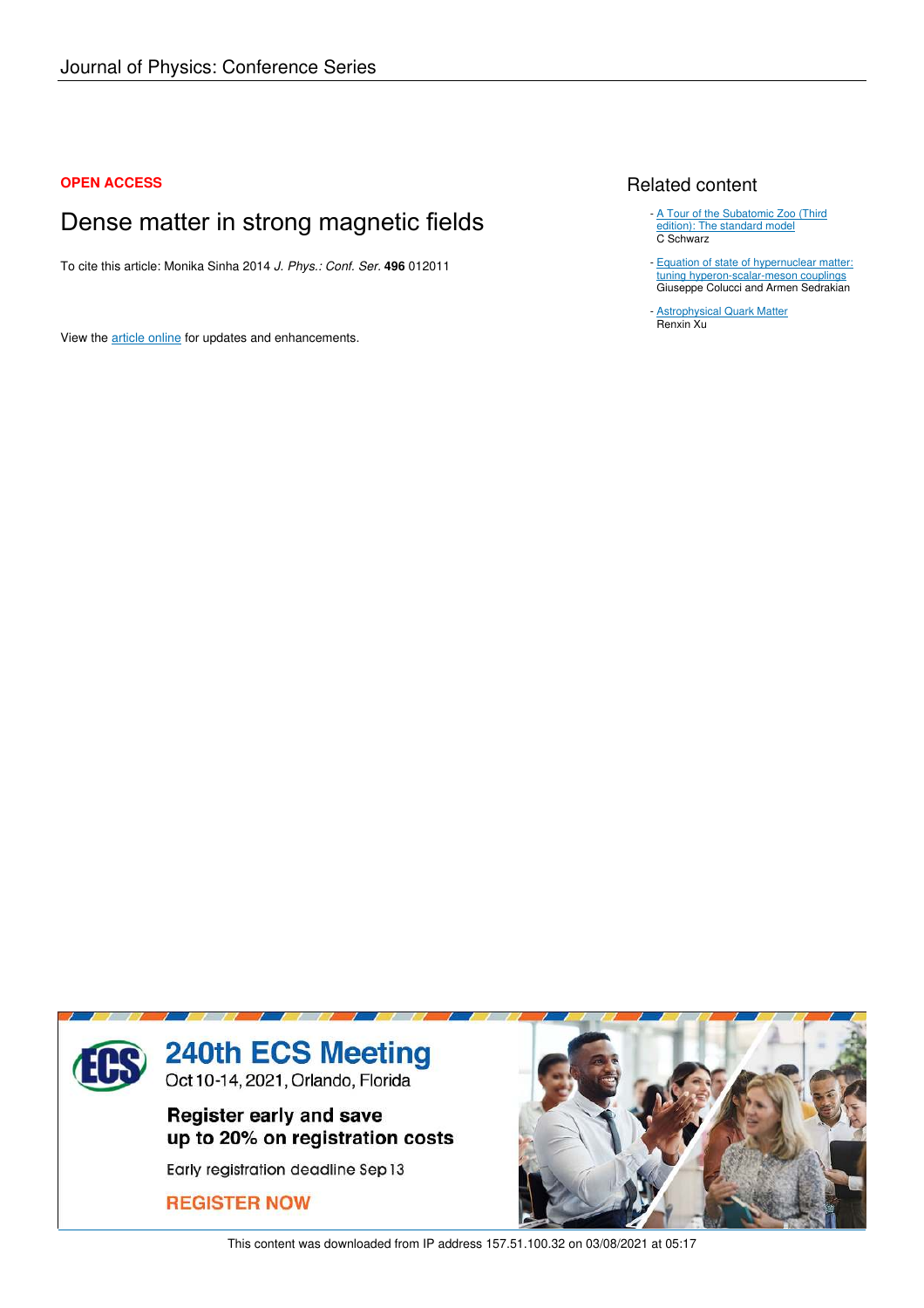# Dense matter in strong magnetic fields

### Monika Sinha

Institute for Theoretical Physics, J. W. Goethe-University, D-60438 Frankfurt-Main, Germany Indian Institute of Technology Rajasthan, Jodhpur 342011, Rajasthan, India

Abstract. Compact stars having strong magnetic fields (magnetars) have been observationally determined to have surface magnetic fields of order of  $10^{14} - 10^{15}$  G, the implied internal field strength being several orders larger. We study the equation of state and composition of hypernuclear matter and quark matter - two forms of dense matter in strong magnetic fields. We find that the magnetic field has substantial influence on the properties of hypernuclear matter and quark matter for magnetic field  $B \geq 10^{17}$  G and  $B \geq 10^{18}$  G respectively. In particular the matter properties become anisotropic. Moreover, above a critical field  $B_{cr}$ , both hypernuclear and quark matter show instability, although the values of  $B_{cr}$  are different for two kinds of matter.

#### 1. Introduction

Soft  $\gamma$ -ray repeaters and anomalous X-ray pulsars are commonly believed to be magnetars the compact stars with surface magnetic fields  $B_s \sim 10^{14} - 10^{15}$  G. The interpretation of astrophysical observations of magnetars requires good knowledge of the properties of dense matter in the presence of large magnetic fields. The properties of dense matter inside the compact objects is poorly known due to lack of the proper knowledge of strong interactions that are relevant at densities of interest. As a consequence, many phenomenological models of dense matter have been proposed over the years. The models of dense matter can tentatively be divided into two broad classes: one class includes matter made of ordinary hadronic matter; the second class is deconfined quark-gluon state with about equal number of up, down and strange quarks, known as the strange quark matter (SQM). In both cases the underlying constituent particles are fermions which are interacting via exchange of bosons. Fermions in strong magnetic field experience two well-known quantum mechanical effects: the Pauli paramagnetism and the Landau diamagnetism. The first is due to the interaction of the spin of the fermion with the magnetic field and therefore, is relevant for both charged and uncharged fermions. The second effect is relevant only for charged fermions, and is particularly strong for light particles, which in the case of compact stars are the leptons.

Since one can not exclude the possibility of a density dependent field profile which is favorable for local magnetostatic equilibrium inside a star, we consider the hyperonic matter under the influence of density dependent magnetic field. Among many effective phenomenological models to study the quark matter, the MIT bag model [4] and the Nambu-Jona-Lasinio (NJL) model [5, 6] are the most popular ones. However, the NJL model does not account for confinement property of QCD, while the bag model cannot account for the chiral symmetry breaking, although it is built in a manner as to confine through an ad hoc bag pressure. We will base our discussion of quark matter in strong magnetic field and at nonzero temperature on a model

Content from this work may be used under the terms of the Creative Commons Attribution 3.0 licence. Any further distribution  $(cc)$ of this work must maintain attribution to the author(s) and the title of the work, journal citation and DOI. Published under licence by IOP Publishing Ltd 1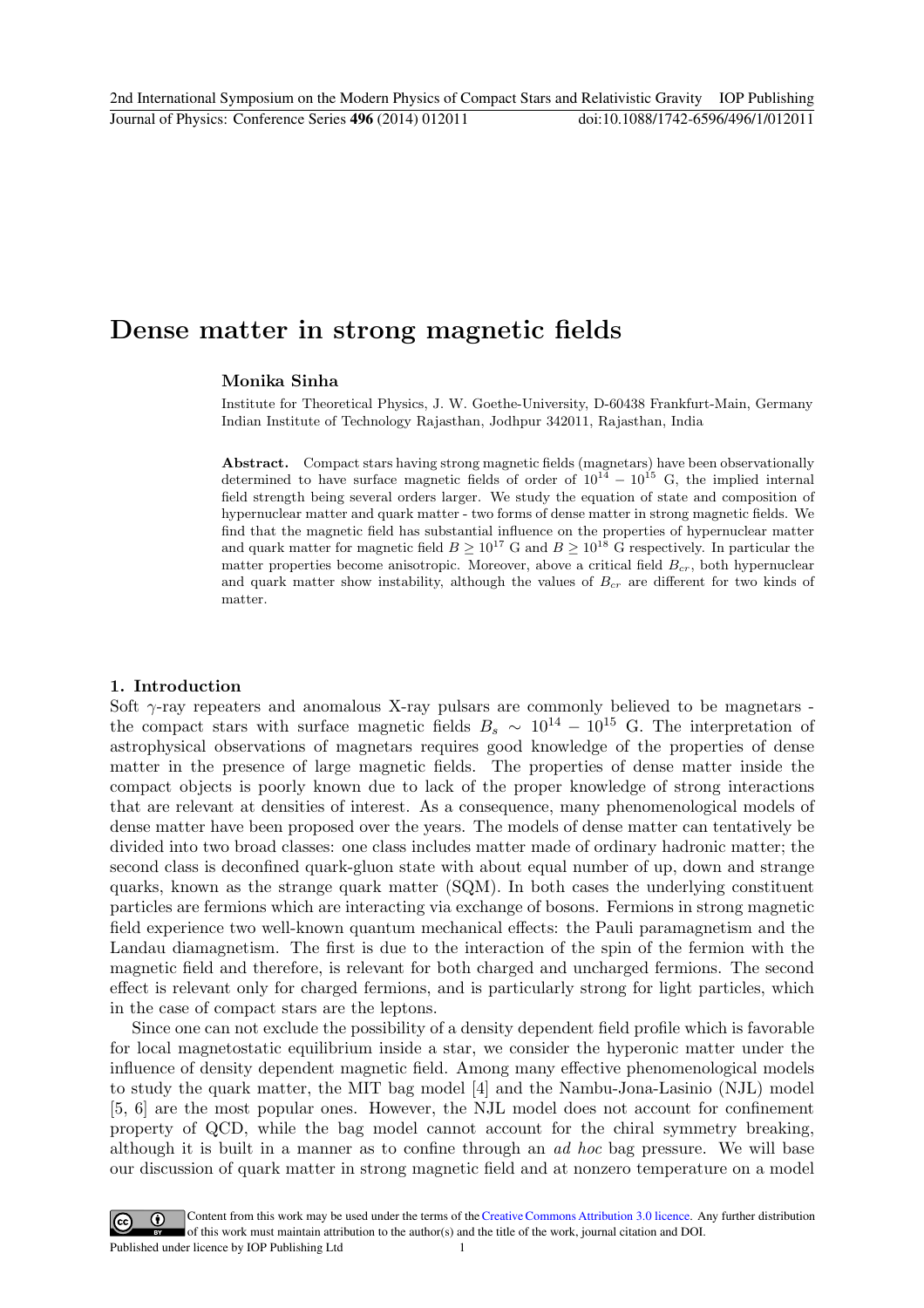originally introduced by Dey et. al. [7]. In this model quark masses are density dependent ensuring chiral symmetry restoration at high density and the quarks interact among themselves via the Richardson potential (RP) [8] in which asymptotic freedom and confinement are built in. In the next section we discuss the general effect of magnetic field on fermionic matter. In Sec. 3 we discuss the results concerning the equation of state (EoS) of hypernuclear and quark matter in strong magnetic fields. Our conclusions are presented in Sec. 4.

#### 2. Magnetized matter

In the presence of a magnetic field the motion of charged fermions is Landau quantized in the plane perpendicular to the direction of the magnetic field. If the field direction is assumed to be the direction of z-axis the single particle energy of a charged particle with mass  $m$  in the n-th Landau level is  $\epsilon_n = \sqrt{p_z^2 + m^2 + 2ne|Q|B}$ ,  $p_z$  being the momentum parallel to the field (which is in the  $z$  direction of Cartesian system of coordinates) and  $Q$  being the charge of the particle in units of proton charge. Evidently, the momentum of a particle in the  $x-y$  plane is quantized. The phase space sampling for such a particle is therefore modified according to the rule (the spin degeneracy is included)

$$
2\int_0^{p_F} d^3p \longrightarrow e|Q|B \sum_{n=0}^{n_{max}} (2-\delta_{n,0}) \int_{-p_{F,n}}^{p_{F,n}} dp_z \int_0^{2\pi} d\phi, \tag{1}
$$

where  $\phi$  is the azimuthal angle and  $p_{F,n} = \sqrt{p_F^2 - 2ne|Q|B}$  with  $p_F$  being the Fermi momentum.

In the presence of electromagnetic field the energy momentum tensor of a fermionic system in the rest frame of matter is  $\widetilde{T}^{\mu\nu} = T^{\mu\nu}_m + T^{\mu\nu}_f$  $f_f^{\mu\nu}$ , where the matter part of energy momentum tensor is

$$
T_m^{\mu\nu} = \begin{bmatrix} \varepsilon_m & 0 & 0 & 0 \\ 0 & P_m - MB & 0 & 0 \\ 0 & 0 & P_m - MB & 0 \\ 0 & 0 & 0 & P_m \end{bmatrix},
$$
(2)

and in the absence of electric field the field part of the energy momentum tensor is

$$
T_f^{\mu\nu} = \frac{B^2}{8\pi} \begin{bmatrix} 1 & 0 & 0 & 0 \\ 0 & 1 & 0 & 0 \\ 0 & 0 & 1 & 0 \\ 0 & 0 & 0 & -1 \end{bmatrix} . \tag{3}
$$

The matter energy density  $\varepsilon_m$  is obtained by integrating the single particle energies of each species over appropriate phase space volume and then adding their contributions. The thermodynamic pressure at zero temperature is  $P_m = \sum_i \mu_i n_i - \varepsilon_m$ , where  $\mu$  and n are chemical potential and number density of corresponding species. The total energy density of the system is given by the sum of the matter and field contributions  $\varepsilon = \varepsilon_m + B^2/8\pi$ . It is clear from Eqs. (2) and (3) that the presence of magnetic field makes the pressure anisotropic: the pressure in the perpendicular to the magnetic field direction is  $P_{\perp} = P_m - MB + B^2/8\pi$ , whereas the pressure in the direction parallel to the magnetic field is  $P_{\parallel} = P_m - B^2/8\pi$ .

We study the hyperonic matter in the presence of strong magnetic field within the nonlinear Boguta-Bodmer-Walecka model [9, 10]. The model is described in detail in Ref. [11]. The field profile has been adopted according to [12]

$$
B\left(\frac{n_b}{n_0}\right) = B_s + B_c \left\{ 1 - \exp\left[ -\beta \left(\frac{n_b}{n_0}\right)^\gamma \right] \right\}.
$$
 (4)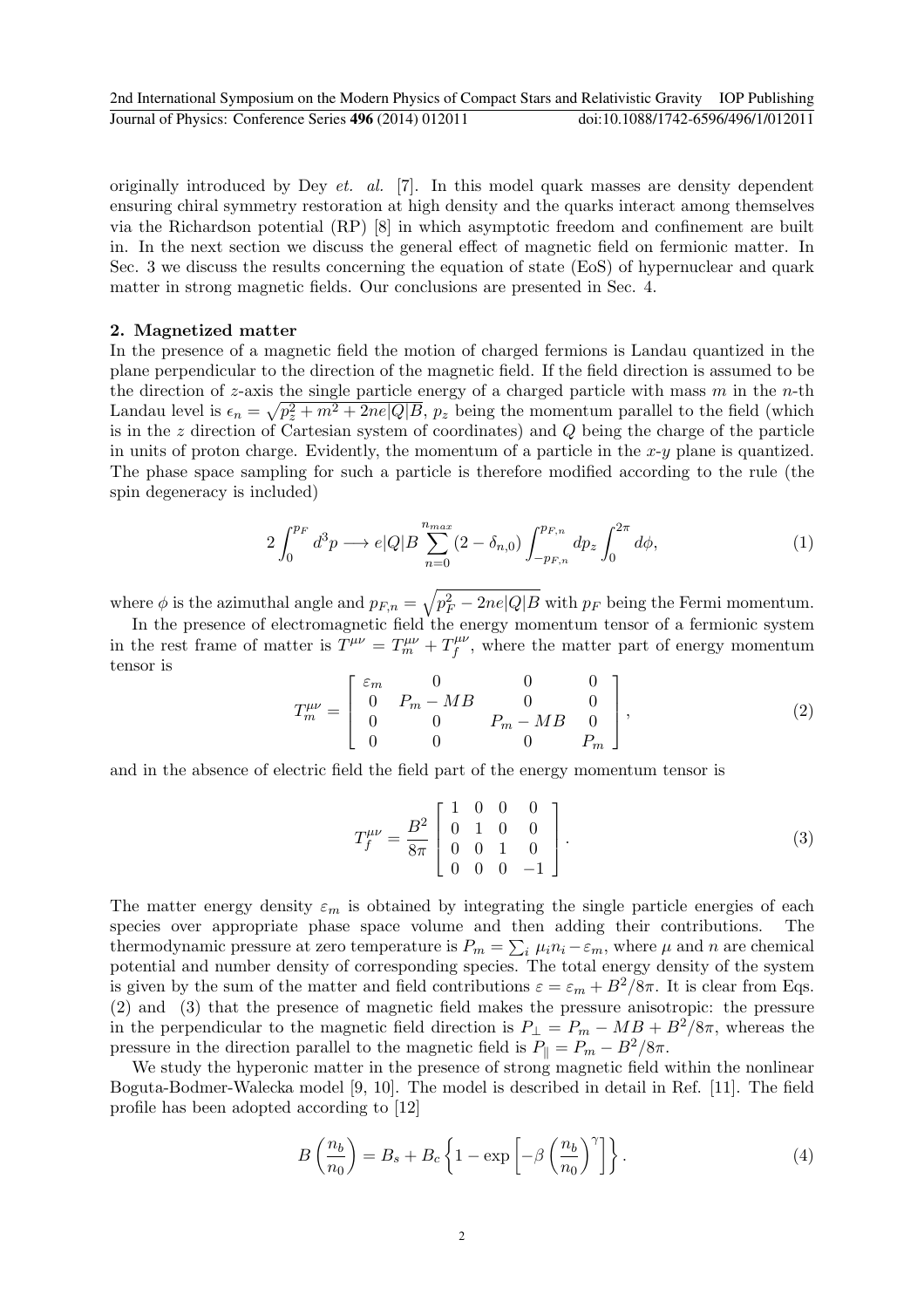2nd International Symposium on the Modern Physics of Compact Stars and Relativistic Gravity IOP Publishing Journal of Physics: Conference Series **496** (2014) 012011 doi:10.1088/1742-6596/496/1/012011

The parameters  $\beta$  and  $\gamma$  control the relaxation from the central value  $B_c$  to the asymptotic value at the suface  $B_s$ . Here  $n_b$  is the baryon number density,  $n_0$  is the normal nuclear matter density.

In the case of quark matter at finite temperature, we consider matter composed of  $u, d$  and s quarks which interact via the Richardson potential [8]

$$
V(q^2) = -\frac{4}{9} \frac{\pi}{\ln[1 + (q^2 + m_g^2)/\Lambda^2]} \frac{1}{(q^2 + m_g^2)},
$$
\n(5)

where  $m<sub>g</sub>$  is gluon mass and  $\Lambda$  is a scale parameter. The finite gluon mass is responsible for screening in medium and is related to the screening length  $D$  via

$$
m_g^2 = D^{-2} = \frac{2\alpha_0}{\pi} \sum_{i=u,d,s} k_F^i \mu_i^*,
$$
\n(6)

where  $\alpha_0$  is the perturbative quark gluon coupling,  $\mu_i^* = \sqrt{(k_F^i)^2 + m_i^2}$  is the Fermi energy (the chemical potential at zero temperature),  $k_F^i$  is the Fermi momentum and  $m_i$  the quark mass. In this model the quark masses vary with density as [7]

$$
m_i = M_i + M_q \operatorname{sech}\left(\nu \frac{n_b}{n_0}\right), \qquad i = u, d, s,\tag{7}
$$

where  $\nu$  is a parameter. At large  $n_b$  the quark mass  $m_i$  falls off from its constituent value  $M_q$ to its current value  $M_i$ .

The kinetic part of the energy density for a particular quark flavor in the presence of magnetic field and at non-zero temperature is given by

$$
\varepsilon_{kin} = \frac{3}{(2\pi)^3} e|Q|B \sum_{n=0}^{\infty} (2 - \delta_{n,0}) \int_0^{2\pi} d\phi \int_{-\infty}^{\infty} f(\epsilon) \epsilon \, dk_z,\tag{8}
$$

where  $f(\epsilon)$  is Fermi distribution function. The potential part of the energy density due to interaction between the flavors  $i$  and  $j$  is given by

$$
\varepsilon_{pot}^{ij} = \frac{e^2 |Q_i||Q_j|}{(2\pi)^5} B^2 \sum_{n_i} \sum_{n_j} (2 - \delta_{n_i,0}) (2 - \delta_{n_j,0})
$$

$$
\int_0^{2\pi} d\phi_i \int_0^{2\pi} d\phi_j \int_{-\infty}^{\infty} dk_z^i \int_{-\infty}^{\infty} dk_z^j f(\epsilon_i) f(\epsilon_j) N V(q^2) S,
$$
(9)

where

$$
N = \frac{(\epsilon_i + m_i)(\epsilon_j + m_j)}{4\epsilon_i \epsilon_j}, \quad S = 1 + \frac{k_i^2 k_j^2}{(\epsilon_i + m_i)^2 (\epsilon_j + m_j)^2} + \frac{2\mathbf{k}_i \cdot \text{cdot} \mathbf{k}_j}{(\epsilon_i + m_i)(\epsilon_j + m_j)}.
$$

The matter pressure is then given by

$$
P_m = \sum_i \mu_i n_i + T_s - \varepsilon,\tag{10}
$$

where T is the temperature, s is the entropy density and  $\varepsilon$  is the sum of the kinetic and potential energies. For further details see Ref. [13].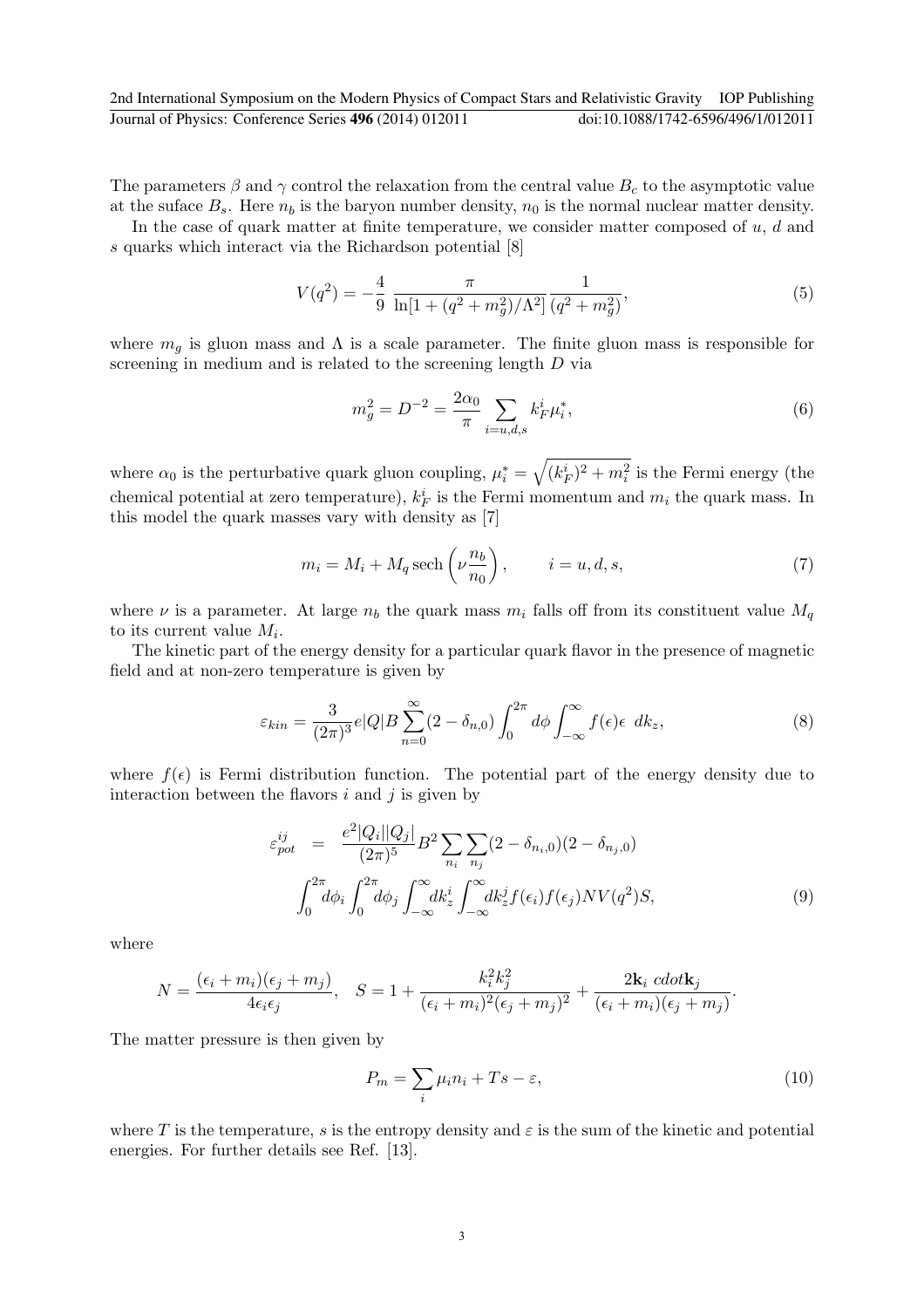

Figure 1. Left panel (a): Variation of total pressure as a function of normalized baryon number density for fixed magnetic fields  $B_c = 0$  (solid line) and  $B_c = 10^{18}$  G with several field profiles,  $\beta = 10^{-3}$ ,  $\gamma = 6$  (dashed lines),  $\beta = 10^{-1}$ ,  $\gamma = 4$  (dashed-dotted lines), and  $\beta \to \infty$ , *i.e.*,  $B_c =$ constant (dashed-double-dotted lines). For each pair of curves the upper branch is for  $P_{\perp}$  and the lower branch for  $P_{\parallel}$ . Right panel (b): Dependence of  $P_{\parallel}$  on the normalized baryon number density for different magnetic field profiles and  $B_c = 10^{18}$  G. The dots show the reference case  $B_c = 0$ . The solid and dashed lines correspond to  $\beta = 0.1$  and 0.001, respectively. For each  $\beta$ we choose a pair of  $\gamma$ 's; in the first case we have  $\gamma = 1$  and  $\gamma = 4$ , whereas in the second case  $\gamma = 1$  and  $\gamma = 6$ .

#### 3. Results

Fig. 1a shows the EoS of hyperonic matter in the cases of no magnetic field, constant field as well as for fields with various density profiles. For nonzero magnetic fields the pressure splits into parallel and perpendicular components showing anisotropy which arises from the magnetic field contribution. From Fig. 1a it is also evident that there is an onset of instability for some field profiles due to  $P_{\parallel}$  component of the pressure. This is shown in Fig. 1b in a more systematic manner. It is clear that for a given value of  $\beta$  the corresponding EoS becomes softer as  $\gamma$  is increased. Consequently, beyond a certain critical value of  $\gamma$  and in a certain density regime  $P_{\parallel}$  ceases to increase and subsequently decreases with further increase in  $n_b$ . This implies that matter becomes unstable above that value of density for that particular  $B<sub>c</sub>$  and magnetic field profile. For comparison we also show results for each  $\beta$  with the minimum value of  $\gamma$  taken to be 1. Note that the maximum value of  $\gamma$  is taken such that  $P_{\parallel}$  forms a plateau as a function of  $n<sub>b</sub>$ .

The instability arises due to the negative contribution from the field energy density (pressure) to the net pressure of magnetized matter in the direction of the magnetic field. Since for any particular  $B_c$  and magnetic profile the field strength increases with the increase of  $n_b$  more negative contribution is added to  $P_{\parallel}$  with the increase of  $n_b$ . Consequently, at a certain density,  $P_{\parallel}$  ceases to increase and then decreases with the increase of  $n_b$ .

We turn now to the problem of quark matter in strong magnetic fields and we focus below on the effect of the RP model on the magnetized SQM at finite temperature. Our investigation shows that the results are not sensitive to the temperature in the range relevant to the physics of compact stars. Hence, we report here results with a fixed temperature  $T = 20$  MeV. In Fig. 2a we show the EoS of SQM for the RP model and the bag model. Magnetic field introduces some oscillations in the pressure with density; in each case the increase of pressure after a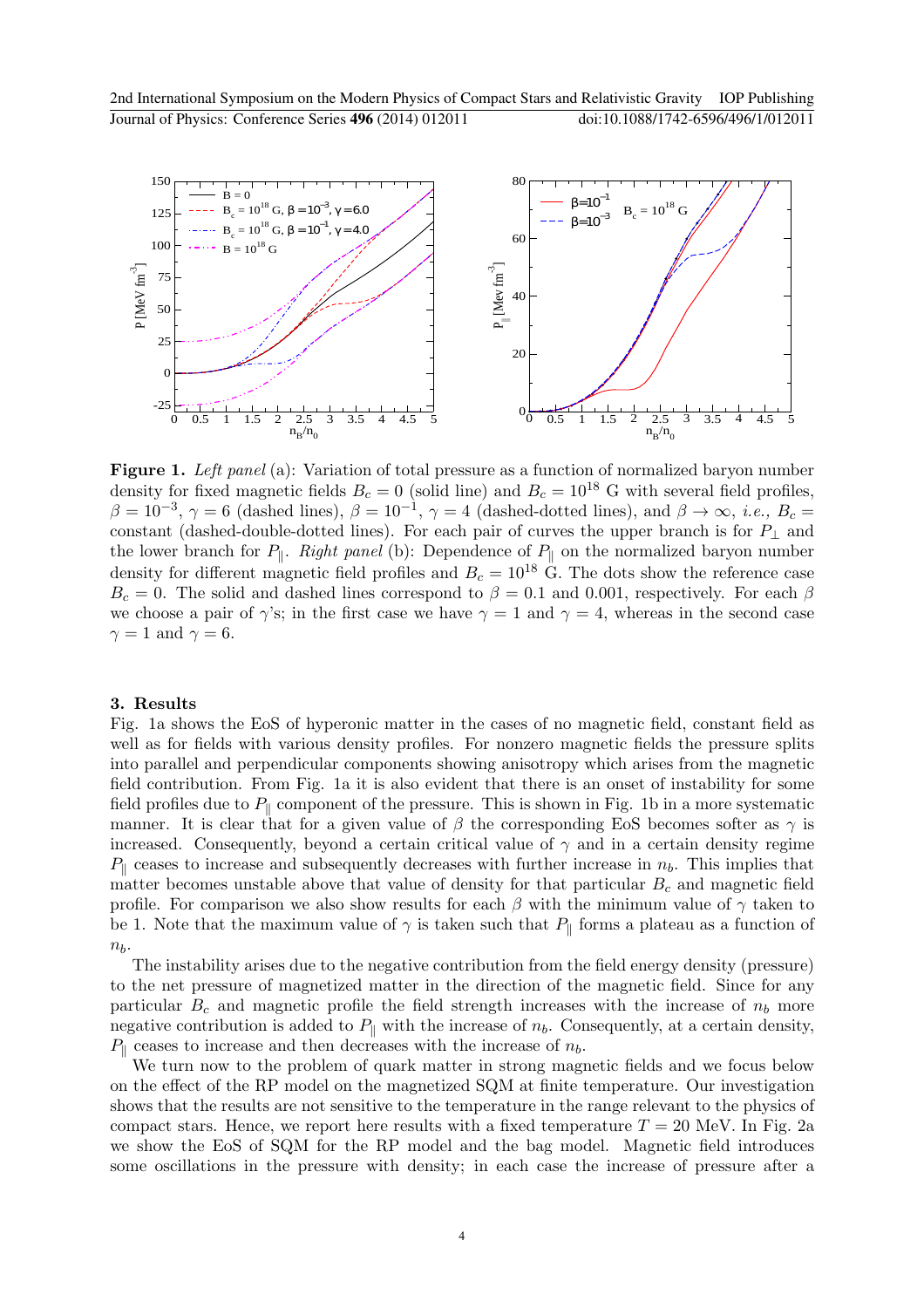

**Figure 2.** Left panel (a): Dependence of the thermodynamic pressure  $P_m$  on the normalized baryon number density at  $T = 20$  MeV for  $B = 3 \times 10^{19}$  G. The pressure is shown for the RP model (solid), for the MIT bag model with  $B_{\text{MIT}} = 60$  MeV fm<sup>-3</sup> (dashed),  $B_{\text{MIT}} = 72$ MeV fm<sup>-3</sup> (dash-dotted) and  $B_{\text{MIT}} = 110$  MeV fm<sup>-3</sup> (double-dash-dotted). Right panel (b): Dependence of the normalized pressure components that are parallel and perpendicular to the magnetic field on the strength of the magnetic field at  $n_b = 6n_0$  and  $T = 20$  MeV for various models. The upper three curves correspond to the parallel pressure, the lower three - to the perpendicular pressure.

plateau is caused by the opening of a new Landau level. The oscillations are much stronger in the RP model and this can be traced back to the momentum dependence of the potential. The major contribution comes from the static gluon propagator part of the potential, while the logarithmic factor in the potential depends weakly on momentum. Note that at a certain density the pressure has a plateau and slight negative downturn, which can be interpreted as an instability of homogenous magnetized matter towards phase separation.

For large magnetic fields, the effects of anisotropy become important, in particular the parallel and perpendicular components of pressure differ substantially. We show the variations of  $P_{\parallel}$ and  $P_{\perp}$  with B within the RP and bag models at  $n = 6n_0$  in Fig. 2b. We note that below  $B = 3 \times 10^{18}$  G, both  $P_{\parallel}$  and  $P_{\perp}$  are practically equal to the pressure of matter in absence of magnetic field. Hence, we conclude that for the SQM the effect of magnetic field is not significant below  $B \sim 10^{18}$  G in the framework of our current modes. For larger fields  $P_{\parallel}$  increases whereas  $P_{\perp}$  decreases in both models of SQM. For large enough fields  $P_{\perp}$  becomes negative starting from some critical value of B; this critical value is almost the same in both models. We now recall that for very large magnetic field  $P_{\perp} \rightarrow 0$  in the models without confinement [14, 15]. We see that the addition of the confining potential provides additional "attraction" inside the SQM and its effect becomes more transparent at larger B.

#### 4. Conclusions

We have found that above a certain critical field value  $B_{cr} \sim 10^{18}$  G the hyperonic matter may become unstable. The instability arises due to negative contribution of the field pressure to the pressure of matter. The details of the onset of instability depend on the assumed central field value  $B<sub>c</sub>$  as well as the parameterization of the field profile. The instability puts a natural upper bound on the possible central magnetic field of a neutron star.

We find significant differences between the equation of state of the strange quark matter